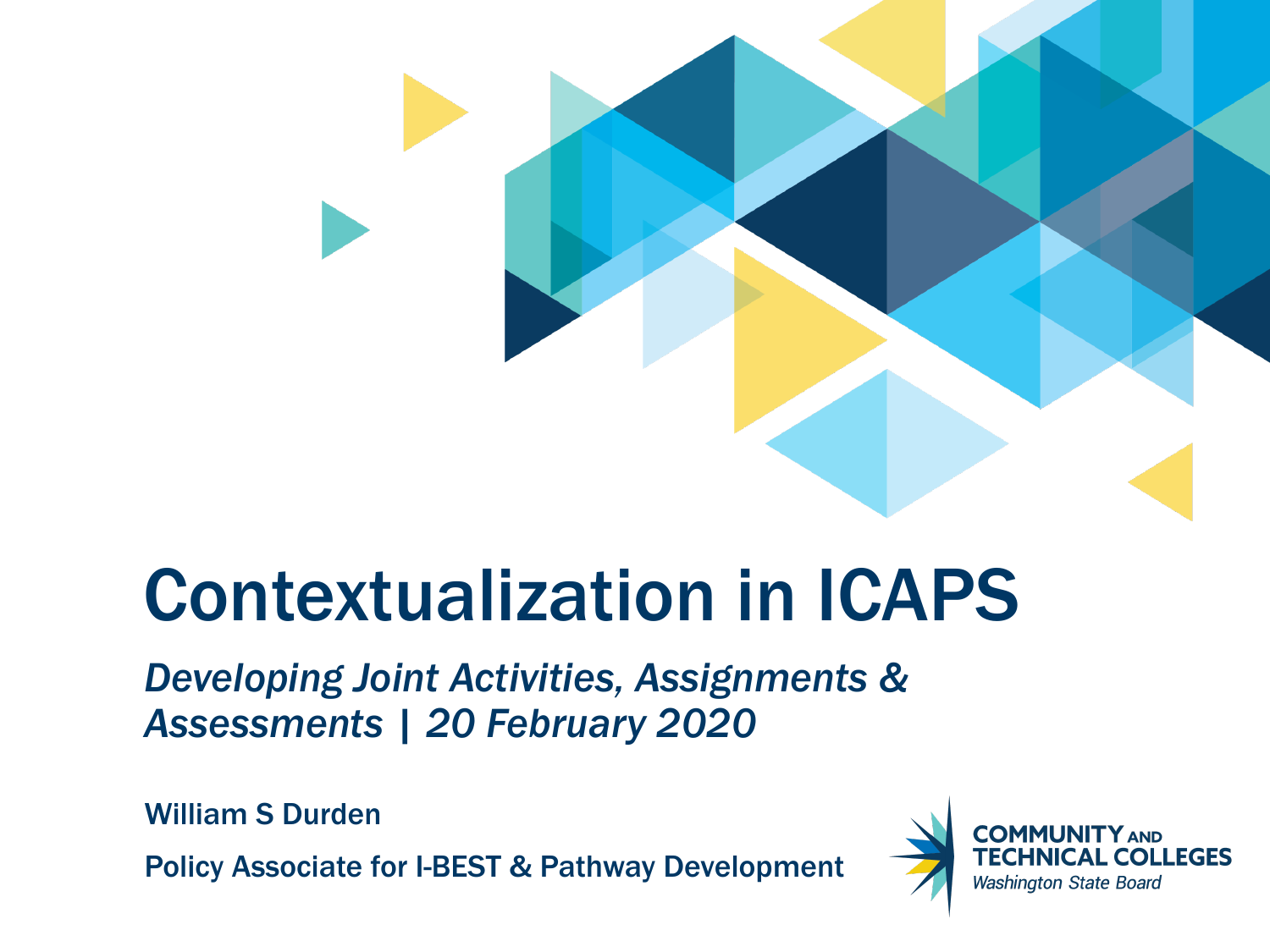



## Collaborative Planning Part I

### REVIEW: Aligning Outcomes

- - -
		- -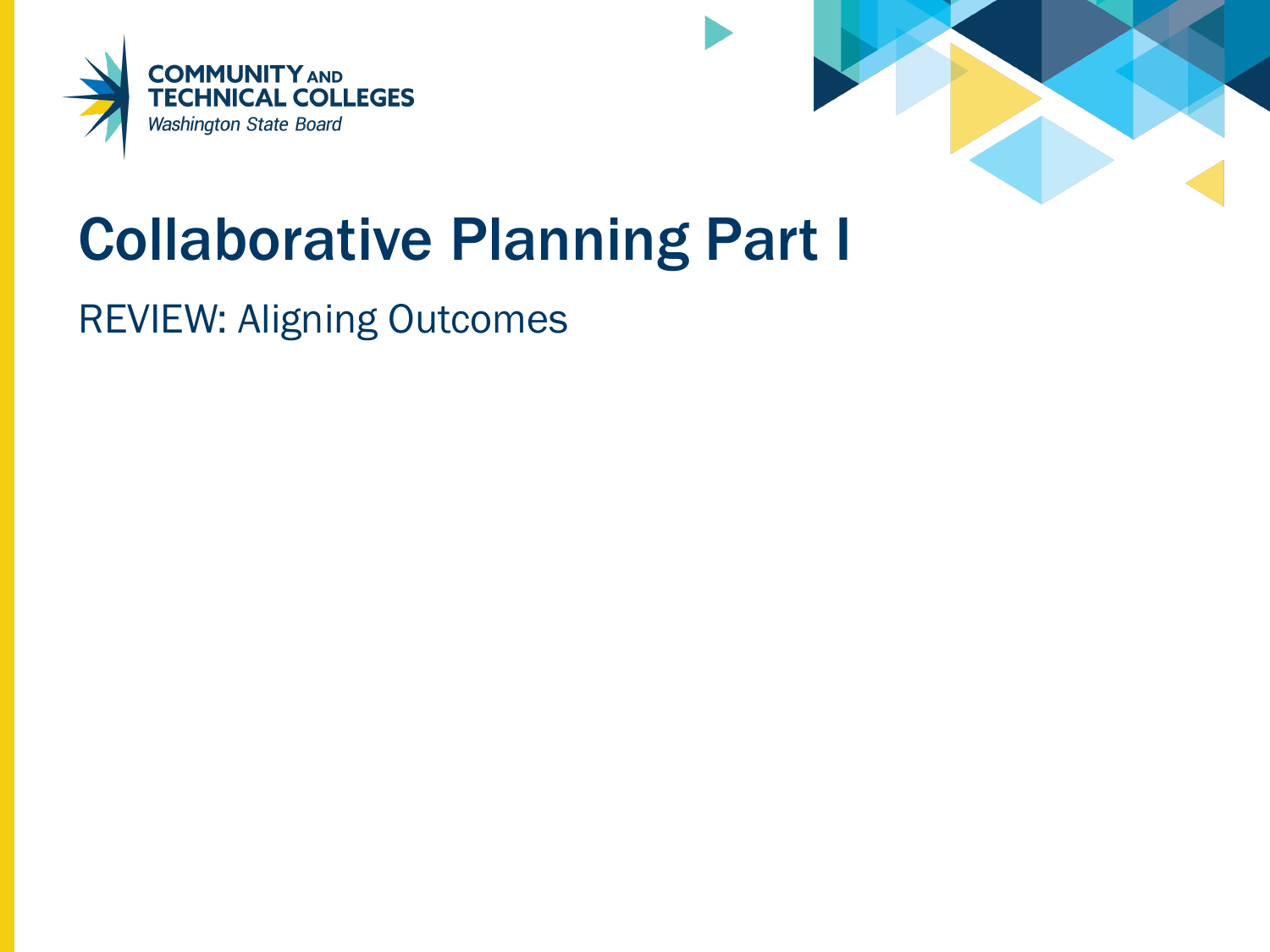



# Aligning Outcomes

- 1. Identify Pathway Course Outcomes
- 2. Analyze how English/Math/Adult Education Outcomes relate to Pathway Course Outcomes
- 3. Select appropriate English/Math Outcomes or Adult Education Standards for contextualization to Pathway Course Outcomes
- 4. Revise wording as appropriate to match Pathway Course **Outcomes**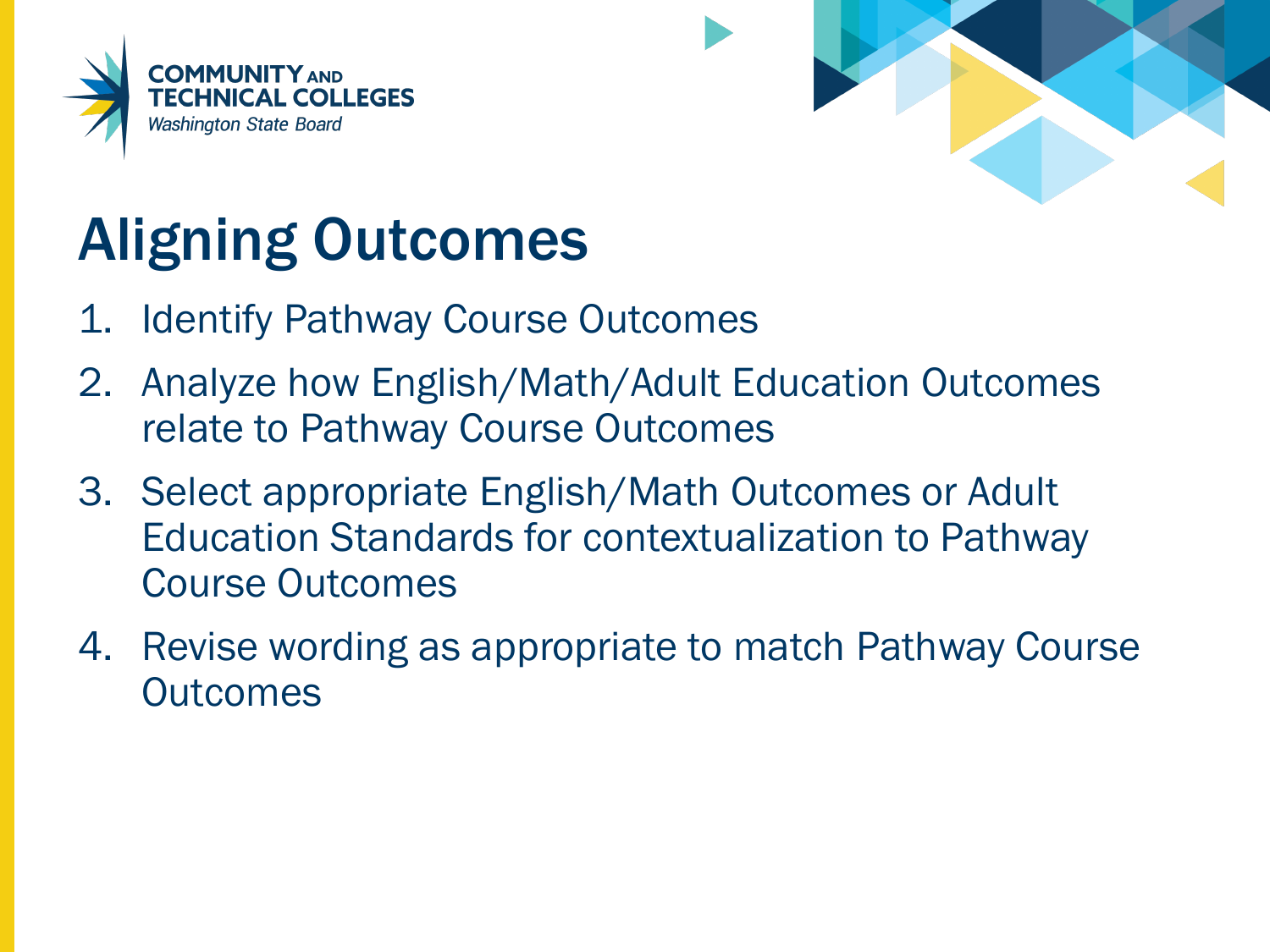



# Step One

• Identify Pathway Course Outcomes

| <b>Pathway Course Outcomes</b>                                                                                     | <b>College and Career Readiness</b><br><b>Standards</b> |
|--------------------------------------------------------------------------------------------------------------------|---------------------------------------------------------|
| Create and Manage files in a Windows<br>environment.                                                               |                                                         |
| Identify and Select the appropriate<br>$\bullet$<br>software tool to solve business<br>problems and achieve needs. |                                                         |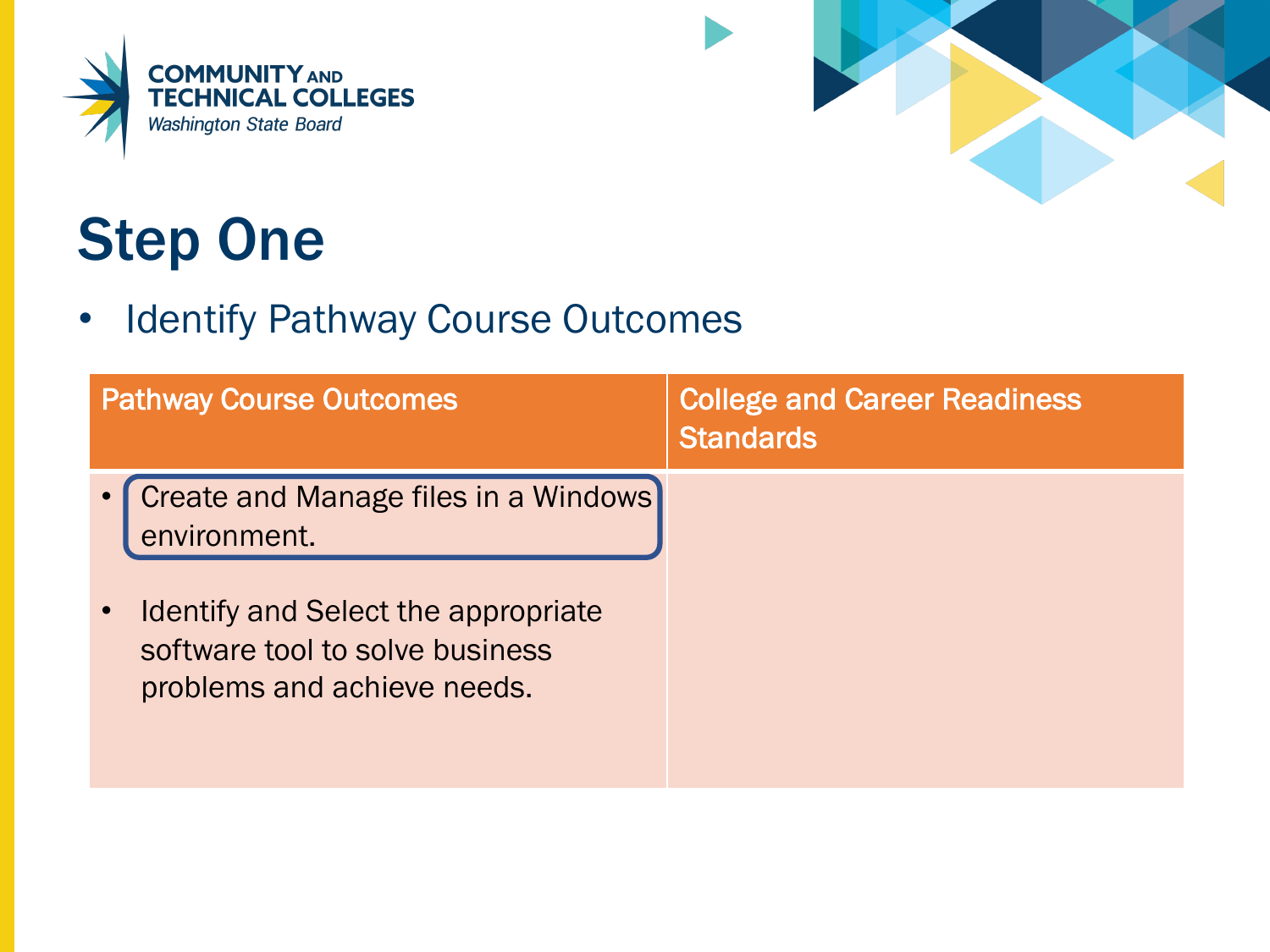



E

# Step Two

#### $\mathbf{A}$

B

#### READING CCR Anchor 3: Analyze how and why individuals, events, and ideas develop and interact over the course of a text.

 $\mathbf C$ 

Describe the connection between two individuals. events, ideas, or pieces of information in a text.  $(RI.1.3)$ 

Describe the relationship between a series of historical events, scientific ideas or concepts, or steps in technical procedures in a text. using language that pertains to time, sequence, and cause/effect. (RI.3.3) Explain events, procedures, ideas, or concepts in a historical, scientific, or technical text, including what happened and why, based on specific information in the text.  $(RI.4.3)$ 

Analyze how a text makes connections among and distinctions between individuals, ideas, or events (e.g., through comparisons, analogies, or categories). (RI.8.3)

D

Follow precisely a multistep procedure when carrying out experiments, taking measurements, or performing technical tasks. (RST.6-8.3)

Analyze a complex set of ideas or sequence of events and explain how specific individuals, ideas, or events interact and develop over the course of the text. (RI.11-12.3)

Follow precisely a complex multistep procedure when carrying out experiments, taking measurements, or performing technical tasks, attending to special cases or exceptions defined in the text.  $(RST.9-10.3)$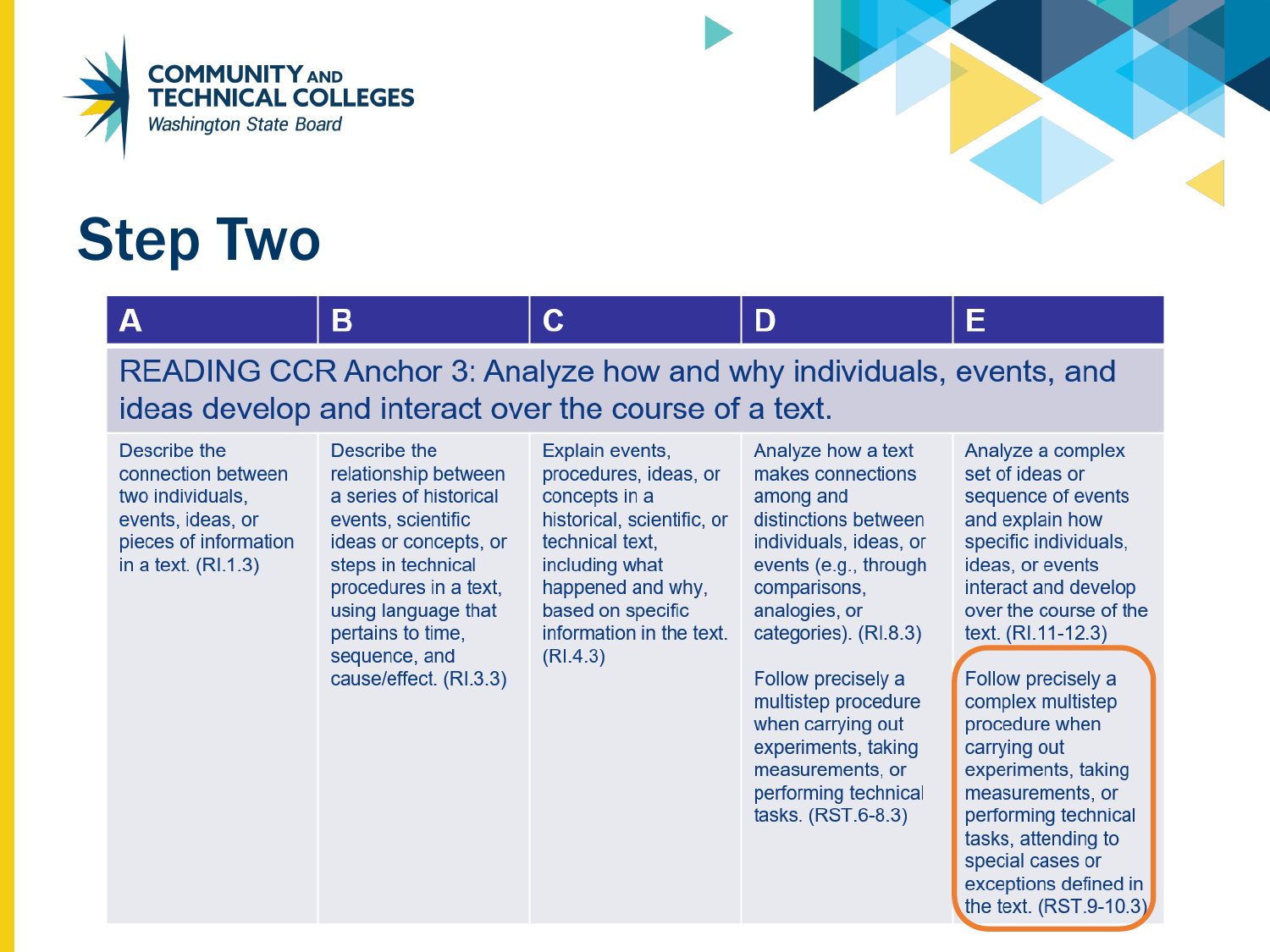



# Step Three

| <b>Pathway Course Outcomes</b> |                                                                                                       | <b>College and Career Readiness</b><br><b>Standards</b>                                                                                                     |
|--------------------------------|-------------------------------------------------------------------------------------------------------|-------------------------------------------------------------------------------------------------------------------------------------------------------------|
|                                | <b>Create and Manage files in a</b><br>Windows environment.                                           | <b>Follow precisely a complex</b><br>multistep procedure when carrying                                                                                      |
|                                | Identify and Select the appropriate<br>software tool to solve business<br>problems and achieve needs. | out experiments, taking<br>measurements, or performing<br>technical tasks, attending to<br>special cases or exceptions<br>defined in the text. (RST.9-10.3) |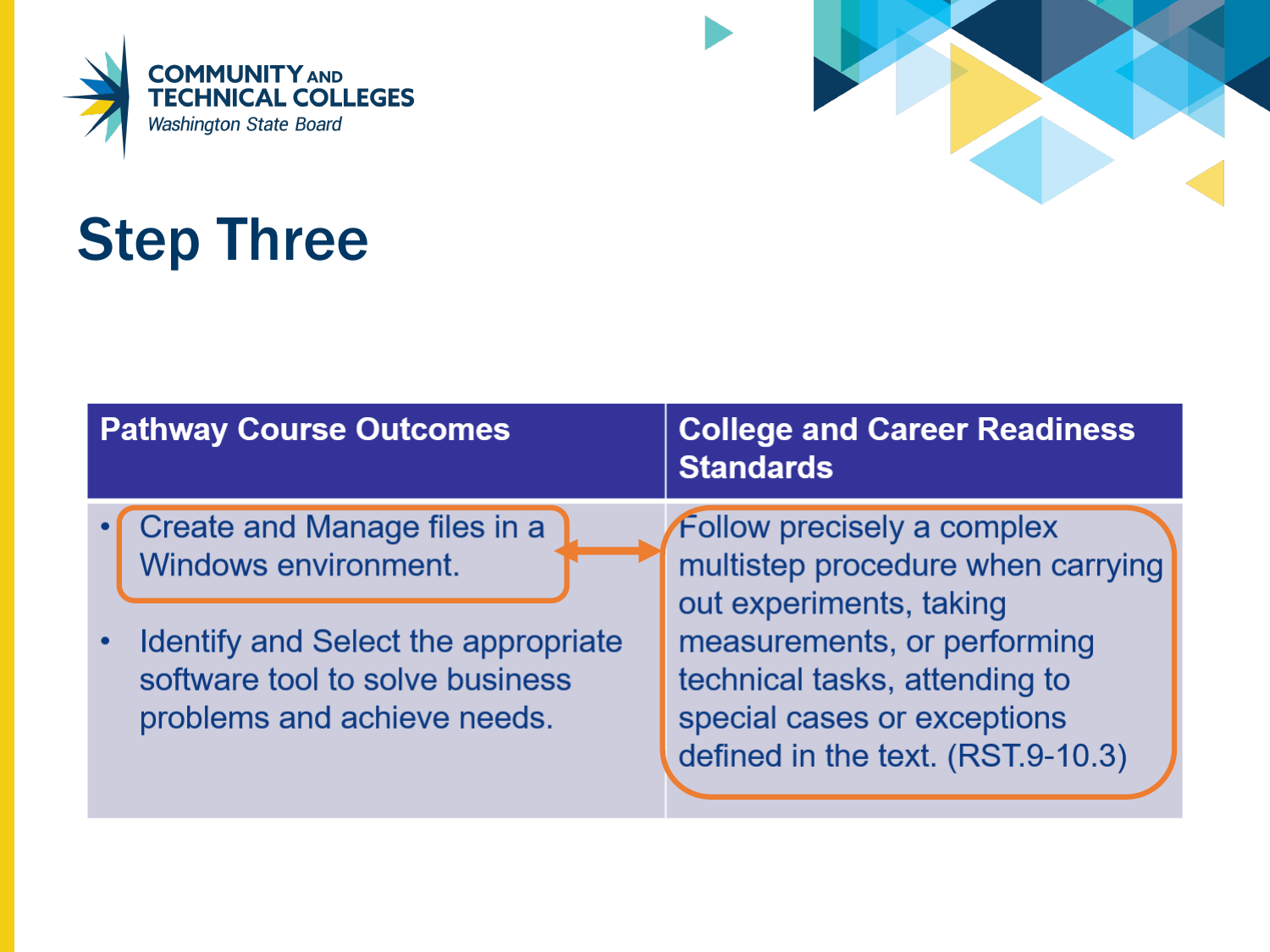



# Step Four

| <b>Pathway Course Outcomes</b> |                                                                                                       | <b>College and Career Readiness</b><br><b>Standards</b>                                                                          |  |
|--------------------------------|-------------------------------------------------------------------------------------------------------|----------------------------------------------------------------------------------------------------------------------------------|--|
|                                | • Create and Manage files in a<br>Windows environment.                                                | Follow precisely a complex<br>multistep procedure when carrying<br>out experiments, taking                                       |  |
|                                | Identify and Select the appropriate<br>software tool to solve business<br>problems and achieve needs. | measurements, or performing<br>technical tasks, attending to<br>special cases or exceptions<br>defined in the text. (RST.9-10.3) |  |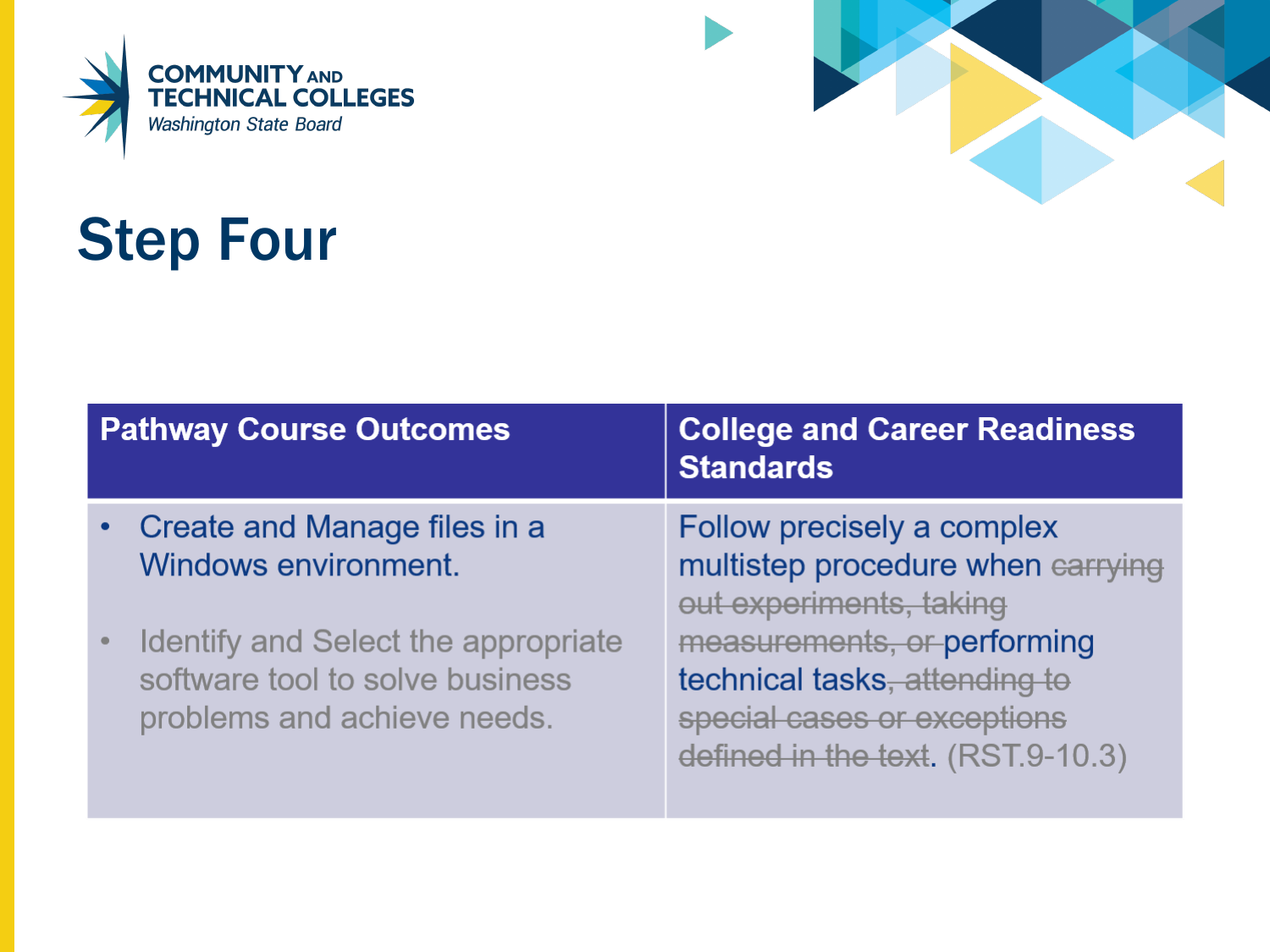



### Aligned Outcomes/Standards

| <b>Pathway Course Outcomes</b>                       | <b>College and Career Readiness</b><br><b>Standards</b>                               |
|------------------------------------------------------|---------------------------------------------------------------------------------------|
| Create and Manage files in a Windows<br>environment. | Follow precisely a complex<br>multistep procedure when<br>performing technical tasks. |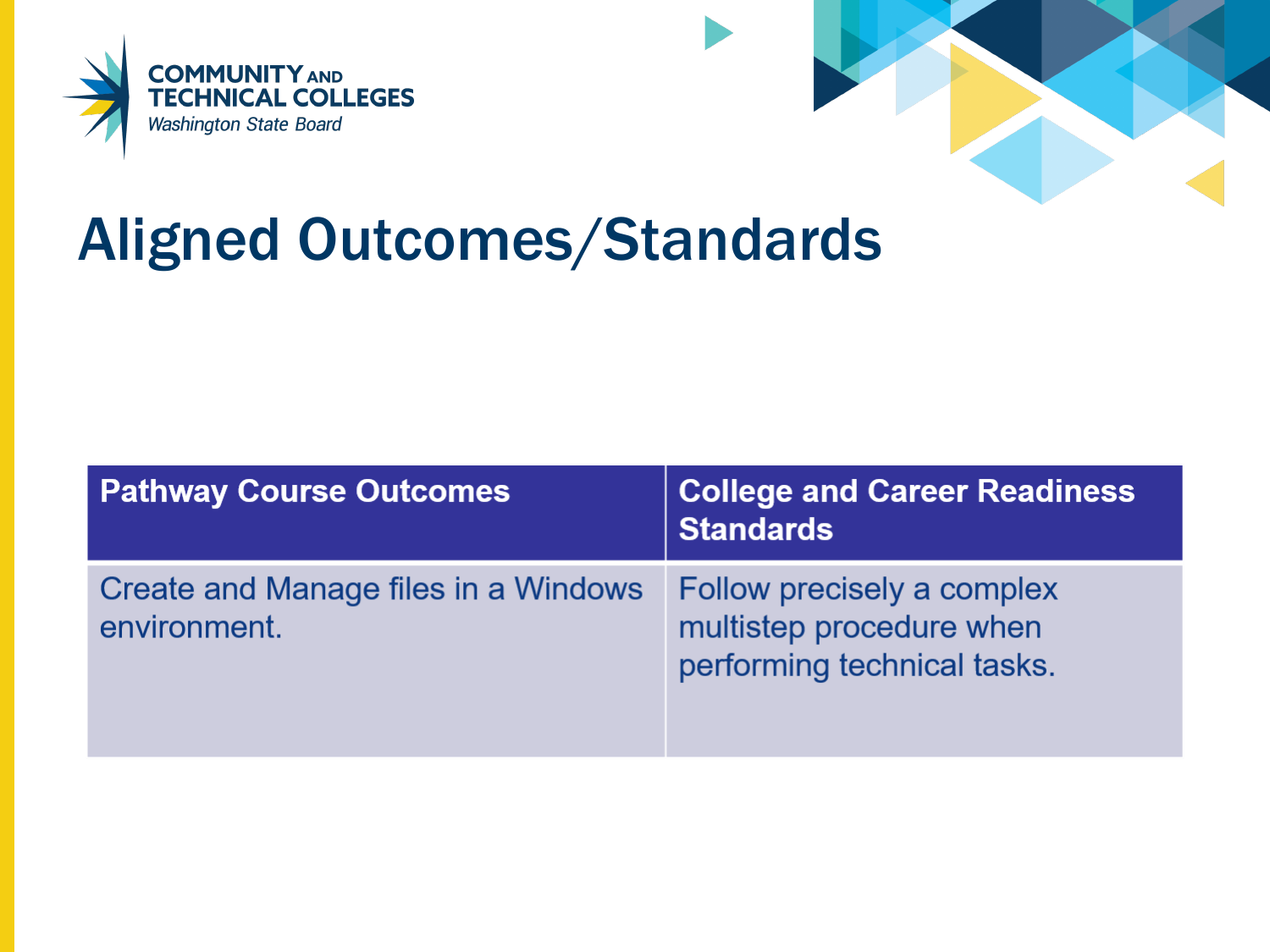



## Collaborative Planning Part II

• Developing Joint Assignments and Assessments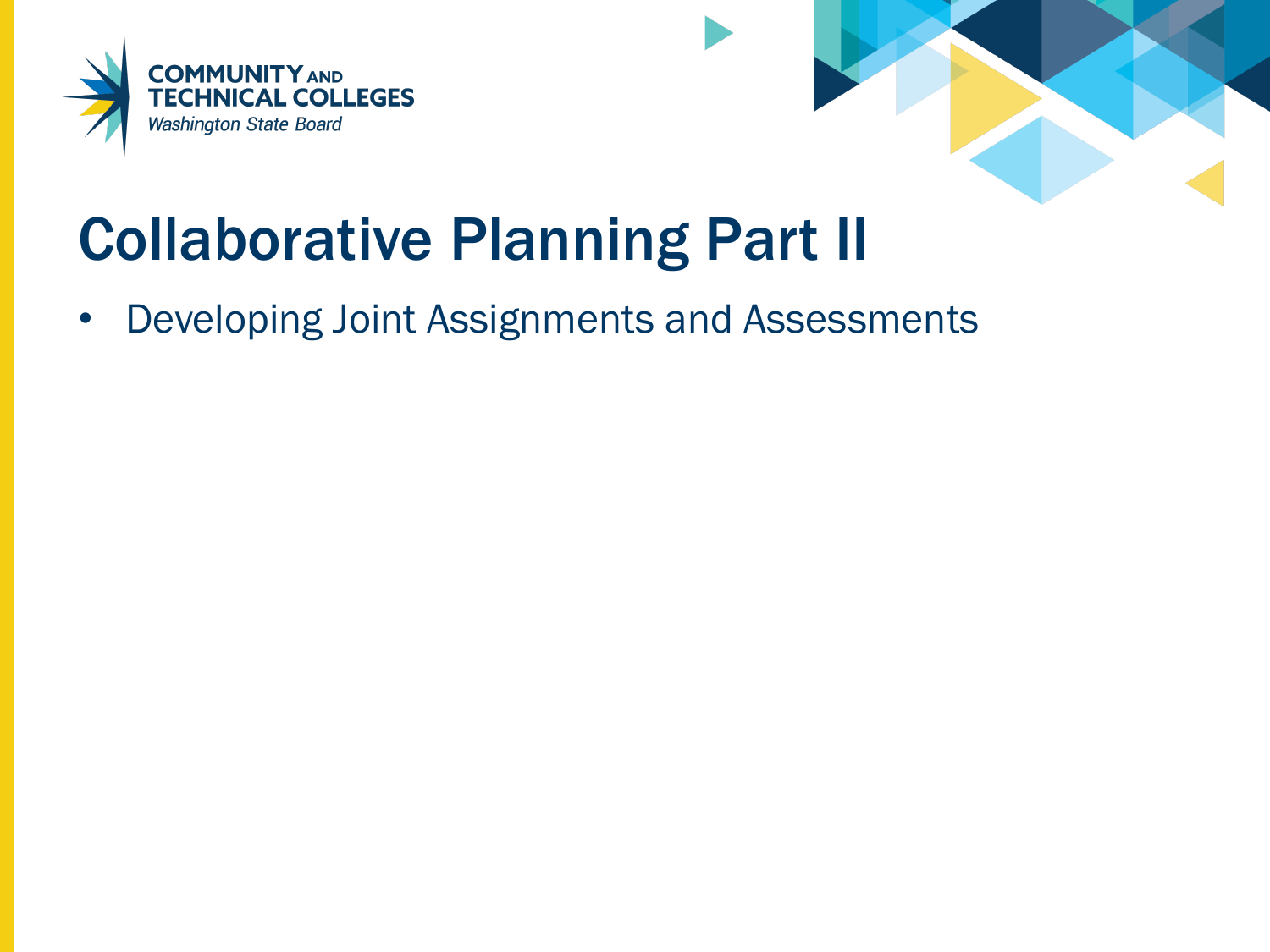



# 5 Questions for Instructional Design

- 1) What do you want the student to be able to do (Outcome)
- 2) What does the student need to know in order to do this well? (Curriculum)
- 3) What activity will facilitate the learning? (Andragogy)
- 4) How will the student demonstrate the learning? (Assessment)
- 5) How will I know the student has done this well? (Criteria)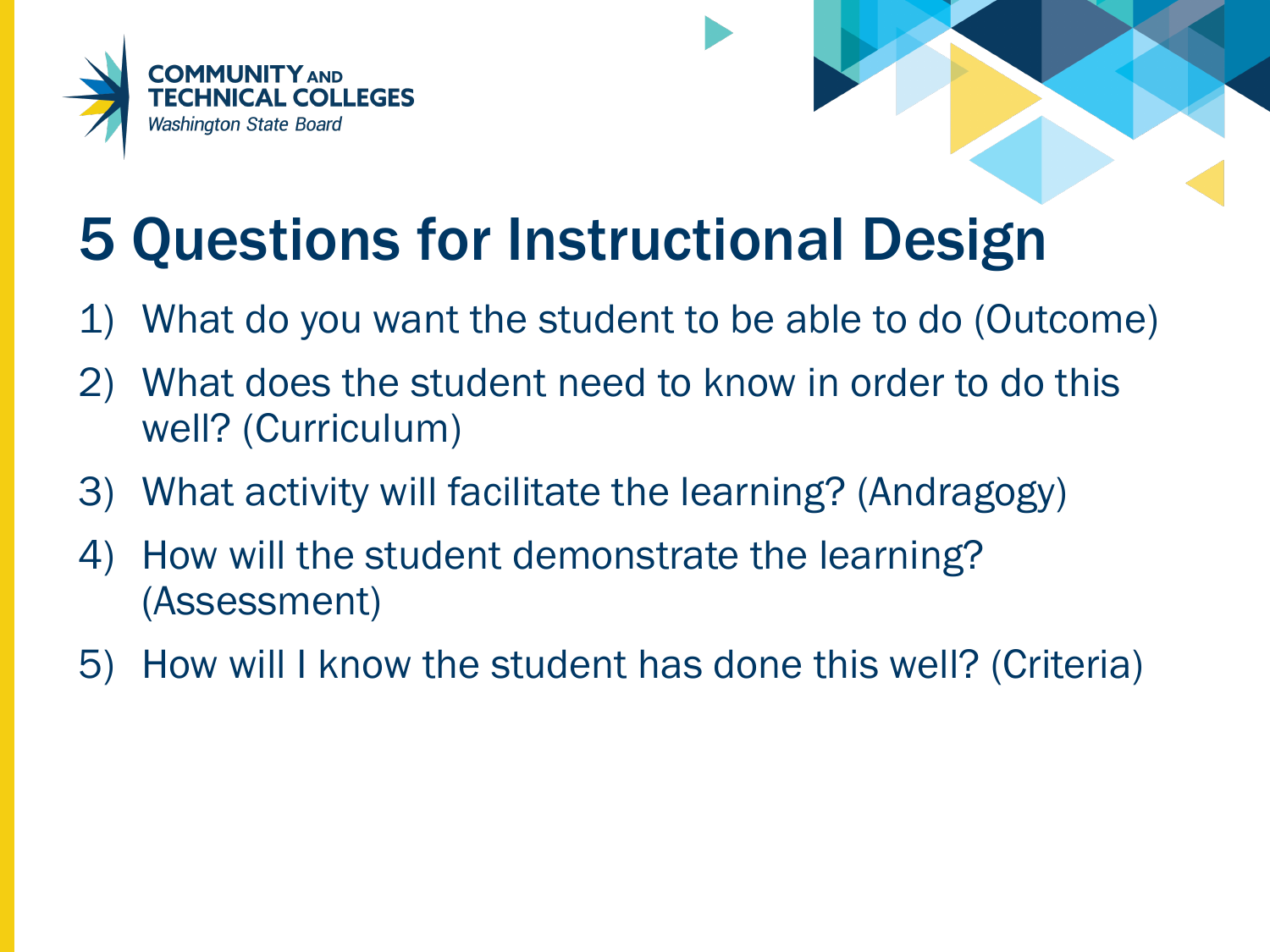



## Cycle of Team Teaching

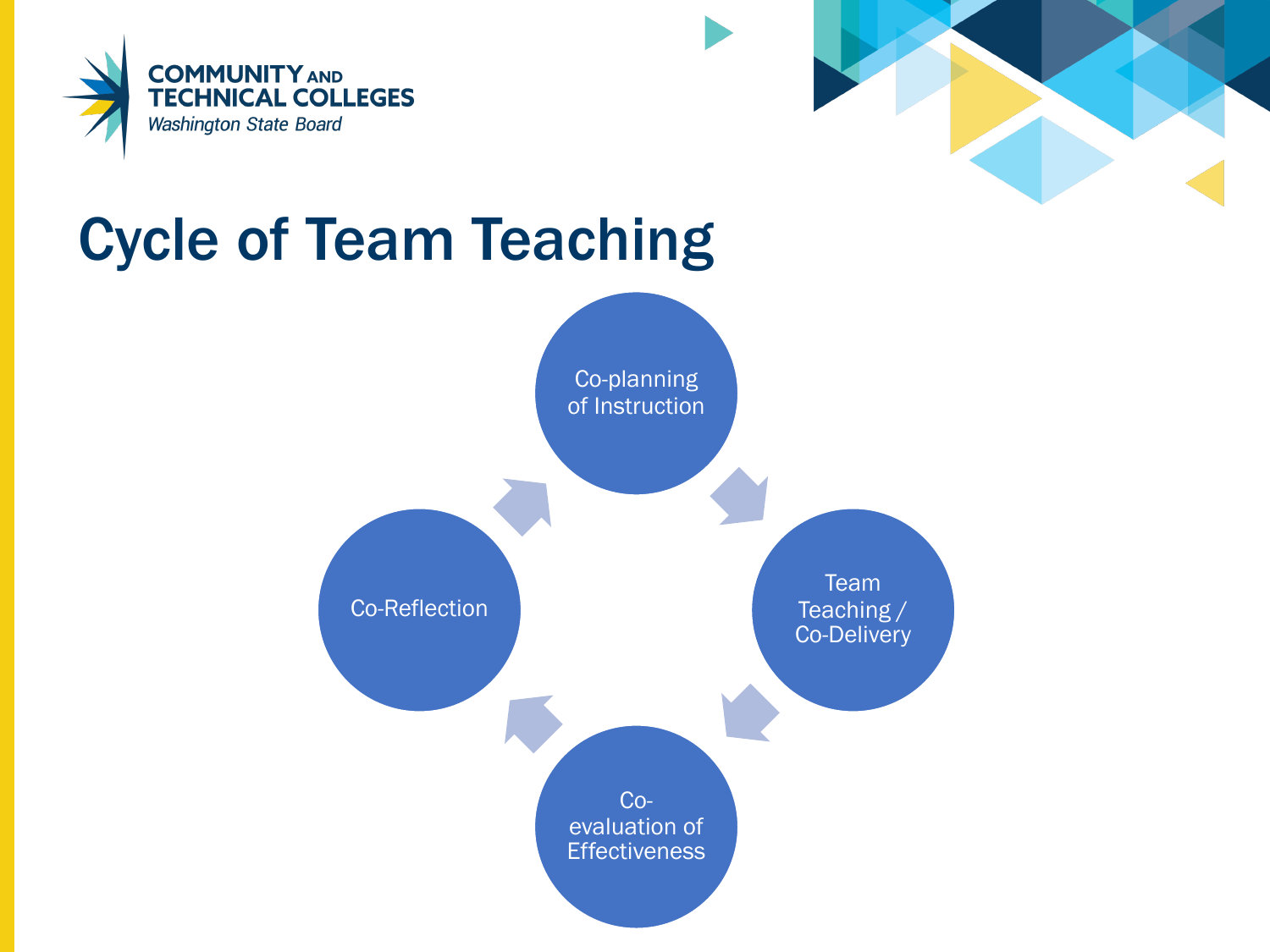



### Integrated Activities, Assignments, and Assessments

- Review the integrated activity (File Management Activity)
- Review the integrated assignment/assessments examples
- Practice creating integrated activities, assignments, and assessments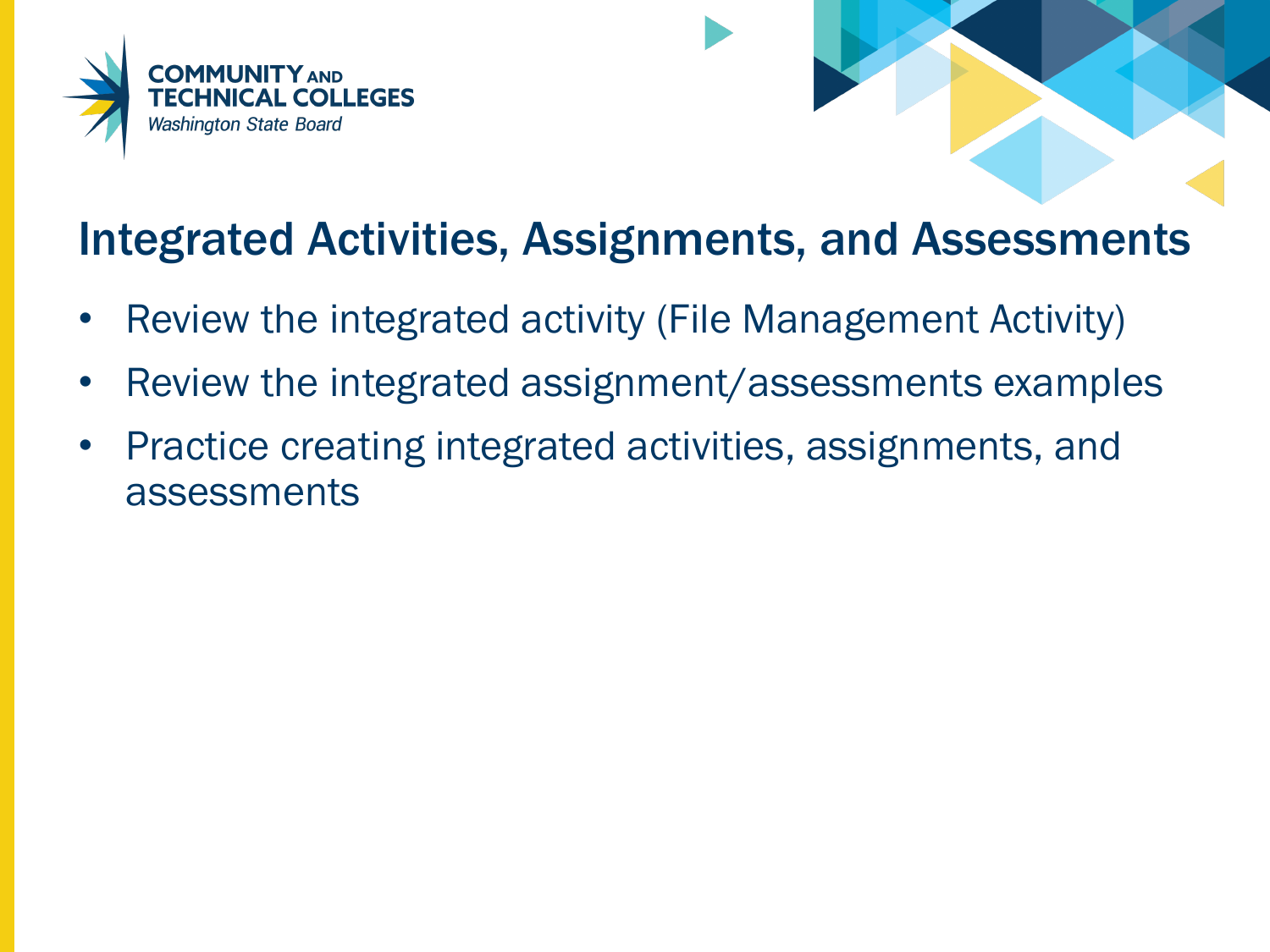



# File Management Activity

- Read and discuss the handout (File Management Activity)
	- Notice how integrated instruction provides the structure from which to plan activities.)
	- Make any observations about how the team teaching draws on both the content and the basic skills instruction.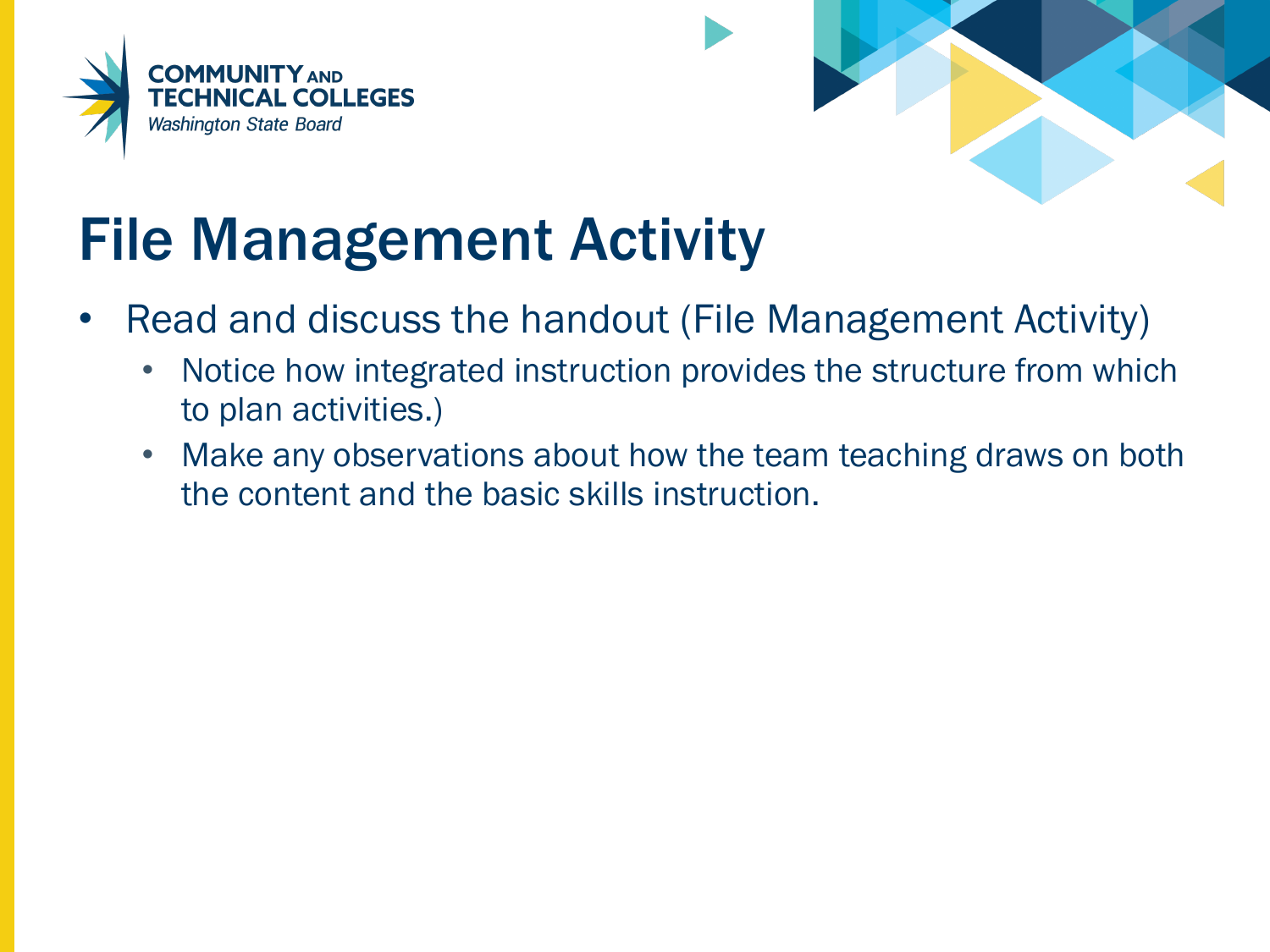



### Integrated Assignment Example #1

#### **Pathway Course Outcome**

Create and manage files in a Windows environment

#### **College and Career Readiness Standard**

Follow precisely a complex multistep procedure when performing technical tasks, attending to special cases, or exceptions as defined in the text.

#### **Assignment: Set Up Folders**

Students will create a set of folders for this class according to a specific, instructor-provided hierarchical structure.

#### **Rubric**

| Criteria                                                                       | <b>Pts</b> |
|--------------------------------------------------------------------------------|------------|
| Folder names are spelled correctly and match instructor-provided model         |            |
| Hierarchic structure matches instructor-provided model                         |            |
| Folder sequencing in proper numeric order                                      |            |
| Screen snip of folder hierarchy uploaded to appropriate Canvas Assignment page | -3         |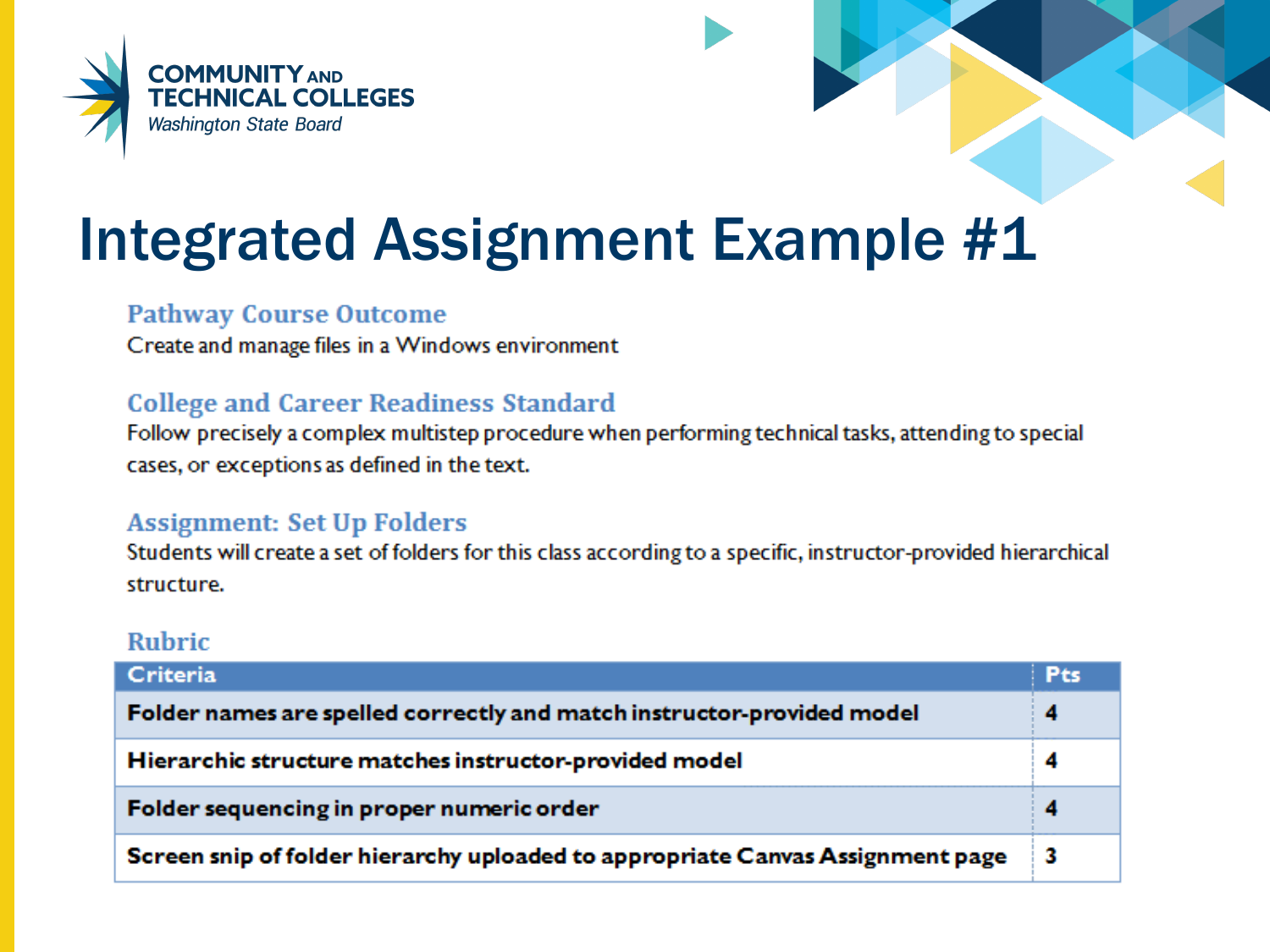

### Integrated Assignment Example #2

|                            | $0-17$ pts.                            | 18-22pts.                                | 23-25 pts.                                |
|----------------------------|----------------------------------------|------------------------------------------|-------------------------------------------|
| <b>Introduction</b>        | Introduction/conclusion is vague,      | Provides information about the subject   | Introduces the reader to the setting and  |
| and Conclusion             | lacking, or missing.                   | and describes the setting adequately.    | the subject with clear descriptions.      |
|                            | Research is not included or does not   | The conclusion effectively 'wraps up'    | The conclusion effectively 'wraps up' the |
|                            | apply.                                 | the observation.                         | observation and includes final thoughts,  |
|                            | No discussion of expectations.         | Some discussion of expectations.         | questions and/or recommendations.         |
|                            |                                        |                                          | Thorough discussion of expectations.      |
| <b>Observation</b>         | Observation tools are missing,         | Observation tools are included and fully | Observation tools are included and fully  |
| <b>Tools &amp; Process</b> | incomplete or used incorrectly         | complete with few mistakes in how        | complete as instructed in class           |
|                            | Observation is primarily subjective    | they're used                             | Observation is completely objective and   |
|                            | and/or lacks confidentiality for the   | Observation protects confidentiality and | maintains confidentiality for the subject |
|                            | subject                                | is mostly objective                      | Observation focuses almost exclusively    |
|                            | Observation lacks focus, including     | Observation is generally focused on the  | on assigned domain                        |
|                            | other areas of development than        | assigned domain of development           |                                           |
|                            | specified.                             |                                          |                                           |
| <b>Analysis,</b>           | Description of factors that influenced | Describes influences on the observation. | Excellent connections are made            |
| interpretation             | the observation missing or vague.      | Research is adequately applied.          | comparing the expectations and actual     |
| and conclusion.            | Connection between research and        | Recommendations are appropriate.         | observation.                              |
|                            | observation is missing or vague.       | Appropriate terms and/or concepts are    | The paper makes excellent connections     |
|                            | Recommendations for development        | applied in the report.                   | between the research, observation and     |
|                            | are missing or inapplicable.           |                                          | recommendations.                          |
|                            | Terms and concepts are not applied     |                                          |                                           |
|                            | or are used incorrectly.               |                                          |                                           |
| <b>Professional</b>        | The report is distracting due to       | The report is neatly typed, spelling,    | The report is neatly typed with excellent |
| <b>Qualities</b>           | untidiness or errors in spelling and   | grammar and punctuation are not          | spelling, grammar and punctuation,        |
|                            | grammar.                               | distracting.                             | exceeding instructor expectations.        |
|                            | The report does not follow the         | The report follows the guidelines from   |                                           |
|                            | guidelines from the syllabus. It is    | the syllabus.                            |                                           |
|                            | does not meet or exceeds the           |                                          |                                           |
|                            | assigned length.                       |                                          |                                           |
|                            | Consent form is missing.               |                                          |                                           |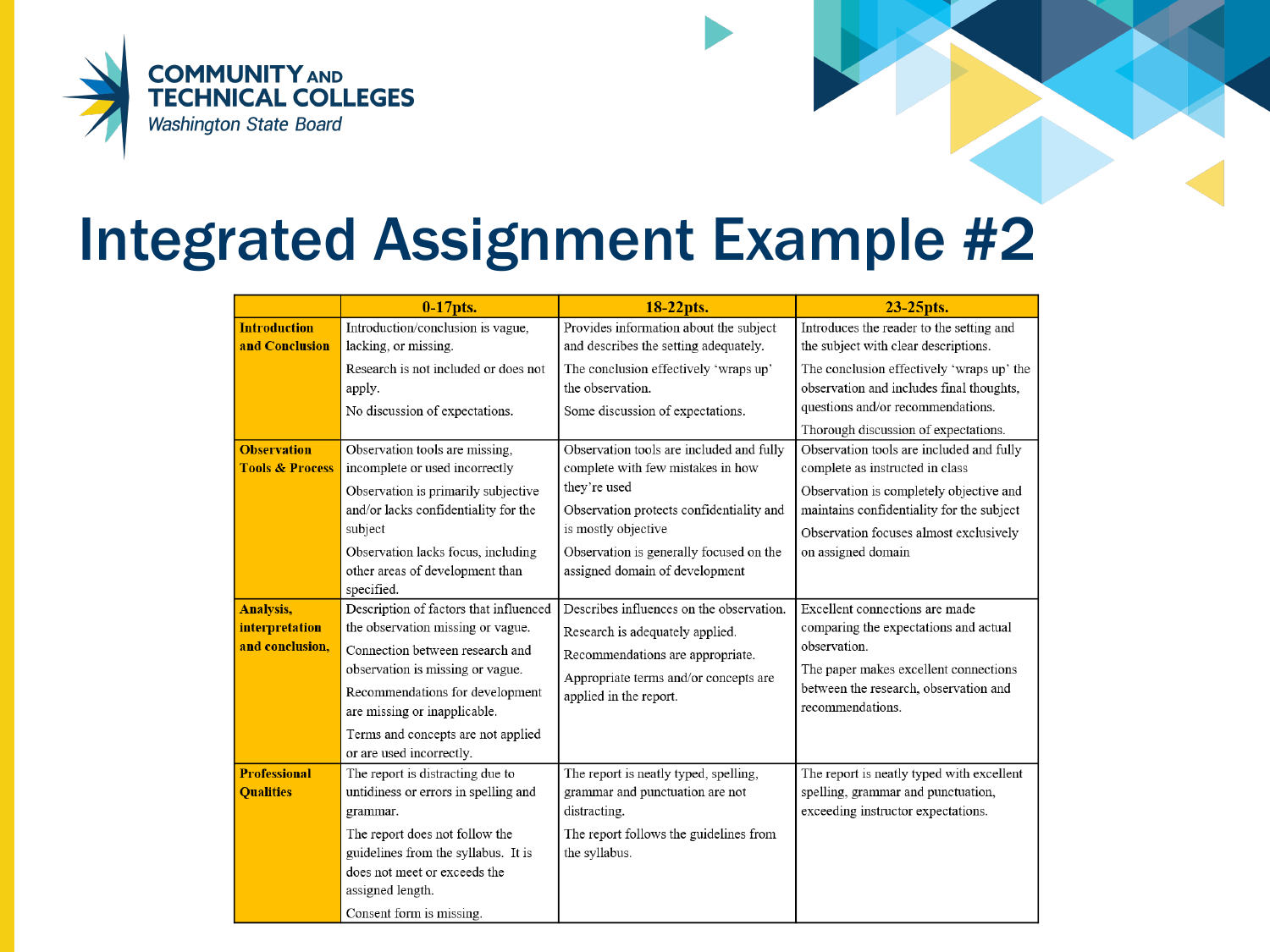



## Review of Planning, Part II

• Share out examples of combined activities or assignments